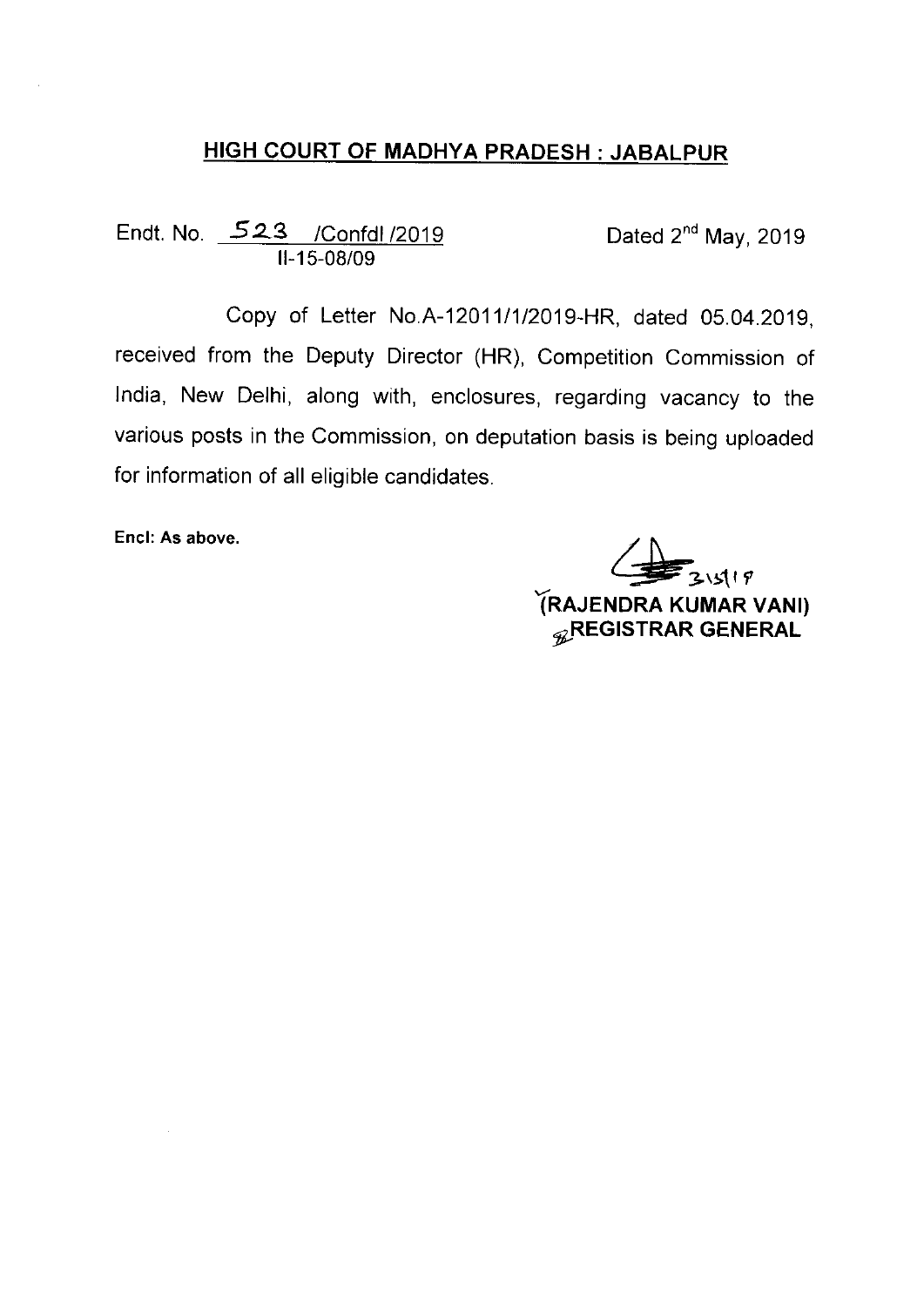

#### भारतीय प्रतिस्पर्धा आयोग COMPETITION COMMISSION OF INDIA 8th-10th .iloors, Office Block, Tower-1, Opposite AllMS, Kidwai Nagar (East), New Delhi -110023 Tell: +9l-11-24664100 Fax: +9:-11-20815022



Dated:  $5<sup>th</sup>$  April, 2019.

Fair Competition For Greater Good

F. No. A-12011/1/2019-HR

#### OFFICE MEMORANDUM

# Subject: Filling up of posts in Competition Commission of India on deputation basis.

The Competition Commission of India invites applications for filling up of various posts as mentioned below on deputation on foreign service terms. The details of the posts along with eligibility criteria, educational qualification/experience etc. required for each category of the post, together with the period of initial deputation are given in the enclosed Annexures I &  $II$ .

| $^{\prime}$ S.N | Name of posts         |    | No. of posts $\omega$ Pay Level / [Pre-revised pay scale]      |
|-----------------|-----------------------|----|----------------------------------------------------------------|
| A.              | Professional Staff:   |    |                                                                |
| Ι.              | Adviser               | 01 | Level 14 (Rs.144200-218200)/ [PB-4 + GP Rs.10000]              |
| 2.              | Director              | 02 | Level 13A (Rs.131100-216600)/ $\overline{PB}$ -4 + GP Rs.89001 |
| 3 <sub>1</sub>  | Deputy Director       | 04 | Level 12 (Rs.78800-209200) / [PB-3 + GP Rs.7600]               |
| <b>B.</b>       | <b>Support Staff:</b> |    |                                                                |
| 4.              | Joint Director        | 01 | Level 13<br>$(Rs.123100-215900)/[PB-4+GPRs.8700]$              |
| 5.              | Dy. Director          | 02 | Level 12 (Rs.78800-209200) /<br>$[PB-3 + GP Rs.7600]$          |
| 6.              | Asstt. Director       | 01 | Level 11<br>(Rs.67700-208700) /<br>$[PB-3 + GP Rs.6600]$       |
| 7.              | <b>PPS</b>            | 01 | Level 11<br>(Rs.67700-208700) /<br>$[PB-3 + GP Rs.6600]$       |
| 8.              | Private Secretary     | 02 | Level 7<br>$(Rs.44900-142400)/$<br>$[PB-2 + GP Rs.4600]$       |

@ The vacancies are liable to change without notice.

#### 2. Applicants must be employees of Central or State Governments, Governments Companies or Autonomous Bodies or Regulatory Authorities or Universities or Academic or Research or Judicial Institutions etc.of Central/State Governments.

3. The appointment on deputation basis in CCI will be governed by the instructions issued by the Department of Personnel and Training vide O.M. No.6/8/2009-Estt. (Pay II) dated 17.06.2010, as amended from time to time. The maximum age limit for appointment to the posts of Adviser on deputation basis shall be not exceeding 58 years as on the closing date of receipt of applications by CCI. In respect of other posts, it will be not exceeding 56 years as on the closing date. The Commission reserves the right not to fill up any or all the above vacancies.

4. Apart from the pay, the post carries DA, HRA and Transport Allowance etc. as per the rates applicable to the Central Government employees from time to time. Medical reimbursement is admissible as per the CCI service rules. This is in lieu of CGHS benefits which are not admissible to the employees of CCI. The CCI is an eligible office for allotment/retention of Government Accommodation from General Pool.

5. The application in the prescribed pro-forma (Annexure-III), complete in all respects may be sent to the undersigned at the address indicated above, through proper channel latest by  $20.05.2019$ .



- 1.
- 2. The Establishment Otines: & Additional Secretary, Department of Personnel and Training, North Block, New Delhi -- 11 0001 with the request to kindly get this O.M. placed on the DOPT website.
	- All the Ministries.'Departments/Organizations of the Govt. of India/ State Govts./Union Territories/Universities High Courts / Supreme Court / Autonomous/Statutory Bodies as per list.

3.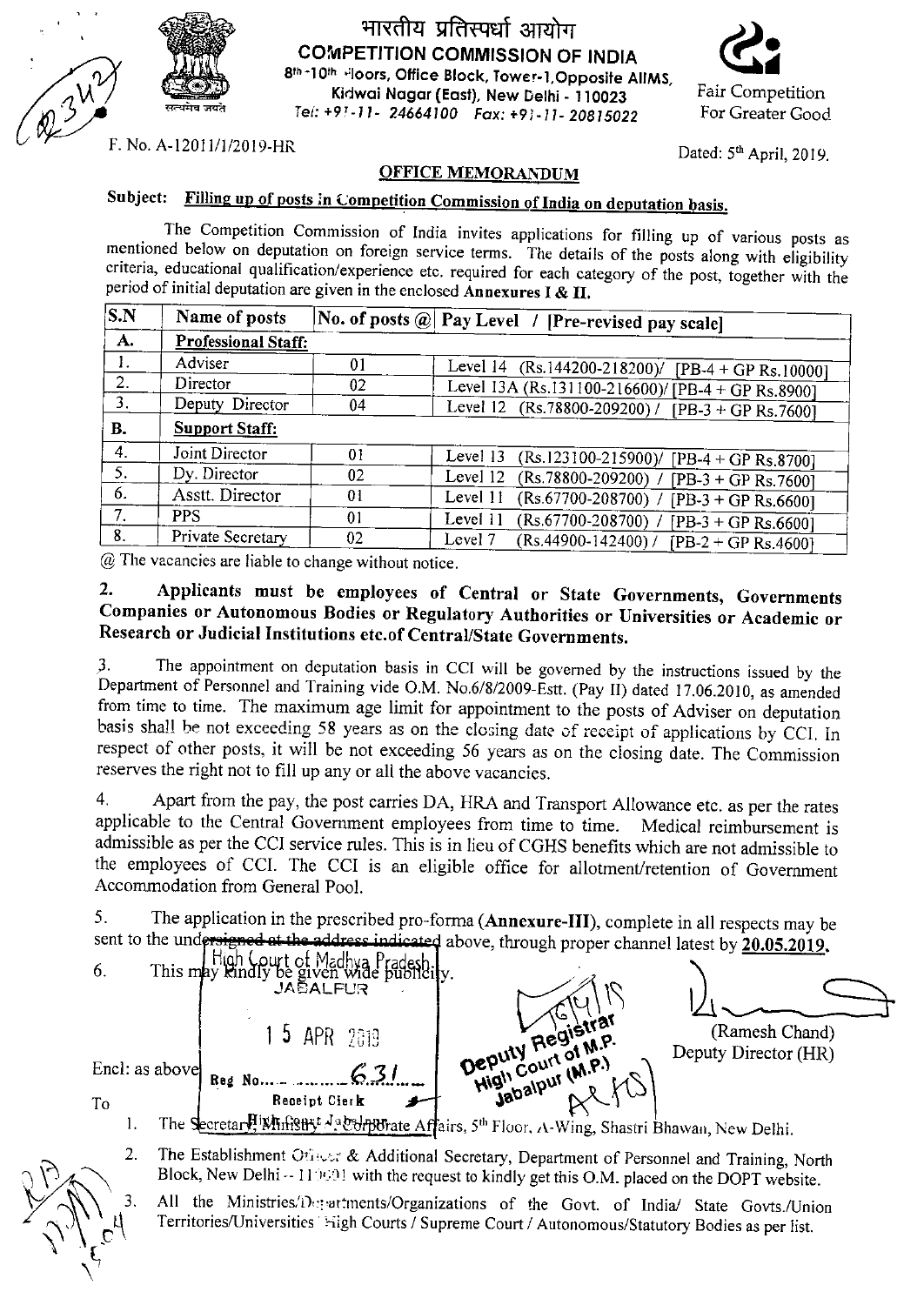# Annexure-I

# Qualification for Deputation - Professional Staff

|                | SI.                                     | Name of Post                                                                                                                                  | <b>Qualification Requirements</b>                                                                                                                                                                                                                                                                                                                                                                                                                                                                                                                                                                                                          | No. of Posts/                             |  |  |
|----------------|-----------------------------------------|-----------------------------------------------------------------------------------------------------------------------------------------------|--------------------------------------------------------------------------------------------------------------------------------------------------------------------------------------------------------------------------------------------------------------------------------------------------------------------------------------------------------------------------------------------------------------------------------------------------------------------------------------------------------------------------------------------------------------------------------------------------------------------------------------------|-------------------------------------------|--|--|
|                | N <sub>0</sub>                          | & Stream,                                                                                                                                     |                                                                                                                                                                                                                                                                                                                                                                                                                                                                                                                                                                                                                                            | (Period of                                |  |  |
|                |                                         | Pay scale/Pay                                                                                                                                 |                                                                                                                                                                                                                                                                                                                                                                                                                                                                                                                                                                                                                                            | deputation)                               |  |  |
|                | level<br><b>Adviser</b><br>$\mathbf{1}$ |                                                                                                                                               |                                                                                                                                                                                                                                                                                                                                                                                                                                                                                                                                                                                                                                            |                                           |  |  |
|                |                                         | (Financial<br>Analysis)<br>Level 14<br>(i.e. Rs.144200-<br>218200),<br>[Pre-revised pay<br>scale<br>of Pay<br>Band-4 + Grade<br>Pay Rs.100001 | <b>Essential:</b><br>Officers from the All India Services or Central Civil Services<br>Group 'A' or Autonomous Organisations or Regulatory<br>Authorities or Universities or Academic or Research Institutions<br>etc. with a Master's Degree in Commerce or Master's Degree in<br>Business Administration (Finance) or Chartered Accountant or<br>Company Secretary or Cost and Works Accountant and working<br>in analogous post or grade or four years experience in the grade<br>pay of Rs.8900 or eight years in the grade pay of Rs.8700 on<br>regular basis and should have at least ten years experience in<br>the relevant field. | 01<br>(03 years in the<br>first instance) |  |  |
|                |                                         |                                                                                                                                               | Desirable:<br>Experience in Financial Analysis related to competition issues.                                                                                                                                                                                                                                                                                                                                                                                                                                                                                                                                                              |                                           |  |  |
|                | $\overline{2}$                          | <b>Director</b>                                                                                                                               | <b>Essential:</b>                                                                                                                                                                                                                                                                                                                                                                                                                                                                                                                                                                                                                          | 01                                        |  |  |
|                |                                         | (Economics)<br>Level 13 $A$<br>(i.e. Rs.131100-<br>216600)<br>[Pre-revised]<br>scale: PB4+ GP<br>Rs.8900]                                     | Officers of the All India Services or Central Civil Services Group<br>'A' or Indian Economic Service or Autonomous Organisations or<br>Regulatory Authorities or Universities or Academic or Research<br>Institutions etc. having a Master's Degree in Economics and<br>working in analogous post or grade or four years experience in<br>the grade pay of Rs.8700 or ten years in the grade pay of<br>Rs.7600 or equivalent.                                                                                                                                                                                                              | (03 years in the<br>first instance)       |  |  |
|                |                                         |                                                                                                                                               | Desirable: Experience in Competition Law.                                                                                                                                                                                                                                                                                                                                                                                                                                                                                                                                                                                                  |                                           |  |  |
| 3              |                                         | <b>Director</b><br>(Law)                                                                                                                      | <b>Essential:</b>                                                                                                                                                                                                                                                                                                                                                                                                                                                                                                                                                                                                                          | 01                                        |  |  |
|                |                                         | Level 13 $\bf{A}$<br>(i.e. Rs.131100-<br>216600)<br>[Pre-revised]<br>scale: PB4+ GP<br>Rs.8900]                                               | Officers of the All India Services /Central Civil Services Group 'A'<br>or Indian Law Service or Indian Company Law Service or<br>Autonomous Organisations or Regulatory Authorities or<br>Universities or Academic or Research or Judicial Institutions<br>having Bachelor's Degree in Law from a recognised university<br>and working in analogous post or grade or four years experience<br>in the grade pay of Rs.8700 or ten years in the grade pay of<br>Rs.7600 or equivalent.                                                                                                                                                      | (03 years in the<br>first instance)       |  |  |
|                |                                         |                                                                                                                                               | Desirable: Experience in Competition Law.                                                                                                                                                                                                                                                                                                                                                                                                                                                                                                                                                                                                  |                                           |  |  |
| $\overline{4}$ |                                         | <b>Deputy</b><br>Director (Law)                                                                                                               | <b>Essential:</b><br>Officers from the All India Services / Central Civil Services                                                                                                                                                                                                                                                                                                                                                                                                                                                                                                                                                         | 02                                        |  |  |
|                |                                         | Level 12<br>(i.e. Rs.78800-<br>209200)<br>[Pre-revised]<br>scale: $PB3 + GP$<br>Rs.7600]                                                      | Group 'A'/ Indian Law Service/ Indian Company Law Service<br>/Autonomous<br>Organisations/<br>Regulatory<br>Authorities/<br>Universities/ Academic/ Research/ Judicial<br>Institutions etc.<br>having Bachelor's Degree in Law from a recognised university<br>and working in analogous post/grade or five years service in the<br>Grade pay of Rs.6600 or equivalent.<br>Desirable: Experience in Competition Law.                                                                                                                                                                                                                        | $(03$ years in the<br>first instance)     |  |  |
|                |                                         |                                                                                                                                               |                                                                                                                                                                                                                                                                                                                                                                                                                                                                                                                                                                                                                                            |                                           |  |  |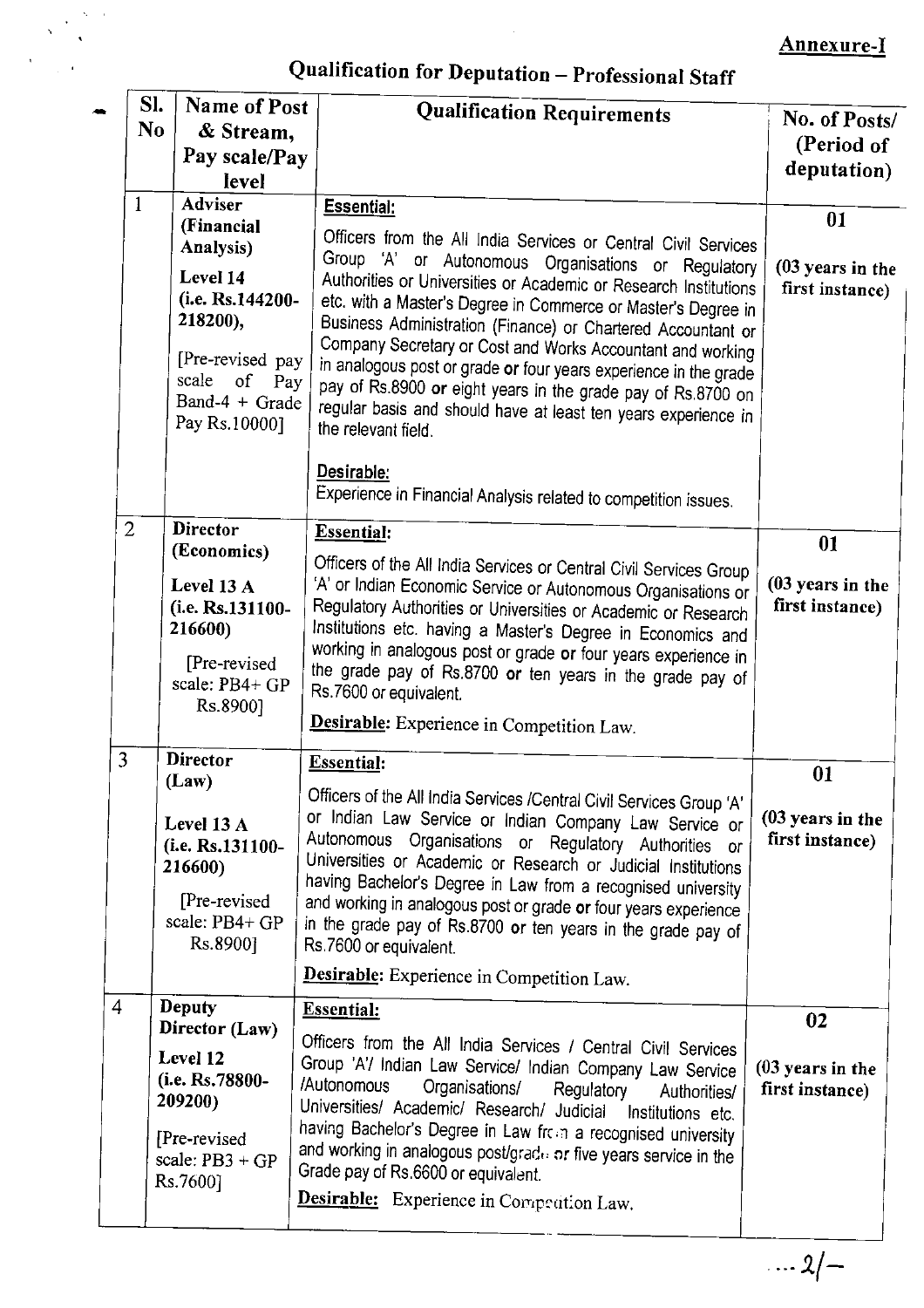| Deputy                                      | <b>Essential:</b>                                                                                                                                                                                    | 02                                          |
|---------------------------------------------|------------------------------------------------------------------------------------------------------------------------------------------------------------------------------------------------------|---------------------------------------------|
| <b>Director</b><br>(Economics)              | Officers from the All India Services / Central Civil Services<br>Group 'A'/ Indian Economics Service/ Indian Statistical Service/<br>Autonomous Organisations/ Regulatory Authorities/ Universities/ | $(03 \text{ years})$ the<br>first instance) |
| Level 12<br>(i.e. Rs. $78800 -$<br>209200)  | Academic/ Research Institutions etc. with a Master's Degree in<br>Economics/Statistics and working in analogous post / grade or<br>five years service in the grade pay of Rs.6600 or equivalent.     |                                             |
| [Pre-revised]<br>scale: PB3+ GP<br>Rs.7600] | Desirable: Experience in Competition Law.                                                                                                                                                            |                                             |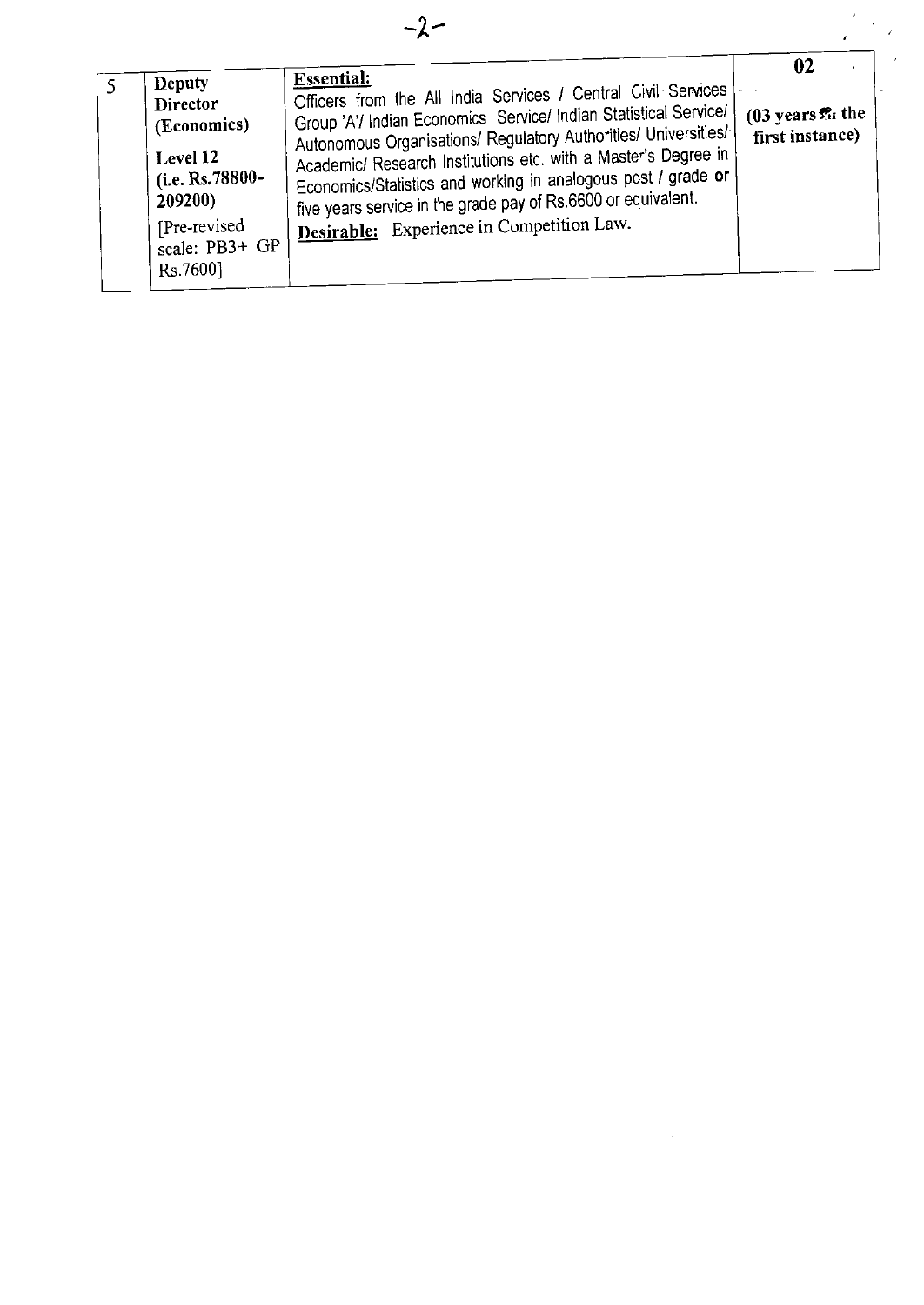## $-5-$ Qualification for Deputation -Support Staff

 $\boldsymbol{\cdot}$ 

 $\label{eq:2} \frac{1}{\sqrt{2}}\left(\frac{1}{\sqrt{2}}\right)^{2}=\frac{1}{\sqrt{2}}\left(\frac{1}{\sqrt{2}}\right)^{2}$ 

| SI.<br>N <sub>0</sub><br>$\langle \overline{a} \rangle$ | <b>Name of Post</b><br>& Stream                                                                                                                | <b>Qualification Requirements</b>                                                                                                                                                                                                                                                                                                                                                                                                                                                                                    | No. of Posts/<br>(Period of<br>Deputation)           |
|---------------------------------------------------------|------------------------------------------------------------------------------------------------------------------------------------------------|----------------------------------------------------------------------------------------------------------------------------------------------------------------------------------------------------------------------------------------------------------------------------------------------------------------------------------------------------------------------------------------------------------------------------------------------------------------------------------------------------------------------|------------------------------------------------------|
| 1                                                       | Joint Director (IT)<br>Level 13<br>(i.e. Rs.123100-<br>215900)<br>[Pre-revised scale:<br>PB4+ GP Rs.8700]                                      | Essential:<br>An Information Technology professional working in<br>National Informatics Centre or any other Government<br>Organization with Bachelor's Degree in Computer<br>Science or Computer Applications or equivalent or<br>Master's Degree in Computer Science or Computer<br>Applications or equivalent with five years experience in<br>the grade pay of Rs.7600 or ten years in the grade pay<br>of Rs.6600 or equivalent.                                                                                 | 01<br>(03 years in the<br>first instance)            |
| $\overline{2}$                                          | <b>Deputy Director</b><br>(Corporate)<br>Services)<br>Level 12<br>(i.e. Rs.78800-<br>209200)<br>[Pre-revised scale:<br>PB3+ GP Rs.7600]        | Essential:<br>Officers having Bachelor's Degree or equivalent in any<br>discipline from a recognised university and working in<br>analogous post/ grade or five years experience in the<br>grade pay of Rs.6600 or equivalent in the relevant field<br>(Establishment/ Personnel Management/ Secretarial<br>Practices/Administration).<br>Desirable: Higher qualification and experience will be<br>given preference.                                                                                                | 02<br>$(01$ year)                                    |
| $\overline{3}$                                          | <b>Assistant Director</b><br>(Information<br>Technology)<br>Level 11<br>(i.e. Rs.67700-<br>208700)<br>[Pre-revised scale:<br>PB-3+ GP Rs.6600] | <b>Essential:</b><br>An Information Technology Professional working in<br>analogous post/grade or five years experience in the<br>grade pay of Rs.5400 or six years in the grade pay of<br>Rs.4800 or seven years in the grade pay of Rs.4600 or<br>ten years in the grade pay of Rs.4200 or equivalent, and<br>possessing the qualification of Bachelor's Degree in<br>Computer Science or Computer Applications or<br>equivalent or Master's Degree in Computer Science or<br>Computer Applications or equivalent. | 01<br>$(03$ years in the<br>first instance)          |
| $\overline{4}$                                          | <b>Principle Private</b><br><b>Secretary</b><br>Level 11<br>(i.e. Rs.67700-<br>208700)<br>[Pre-revised scale:<br>PB-3+ GP Rs.6600]             | <b>Essential:</b><br>Officers of the Central Government or the State<br>Governments or the Public Sector Units or Autonomous<br>Organizations holding analogous post on regular basis<br>or holding the post of Private Secretary with five years'<br>Service in the grade pay of Rs.5400 or Six years in the<br>grade pay of Rs.4800 or Seven years in the grade pay<br>of Rs.4600 or ten years in the grade pay of<br>Rs 4200<br>or equivalent.                                                                    | 01<br>(03 years in the<br>first instance)            |
| 5                                                       | <b>Private Secretary</b><br>Level 7<br>(i.e. Rs.44900-<br>142400]<br>[Pre-revised scale:<br>PB2 + GP $\{s.4600\}$                              | <b>Essential:</b><br>Officers holding the post of Stenographer under<br>the Central Government or State Government or<br>Public<br>Sector Undertaking or Autonomous<br>Organisation or Regulatory Body and:<br>holding analogous posts on regular basis<br>(i)<br>in the parent cadre or department; or<br>Stenographers Grade-I in the Pay Band 2<br>(ii)<br>(Rs.9300-34800) with grade Pay of<br>Rs.4200 with five years regular service in<br>the grade.                                                          | 02<br>$(03 \text{ years in the})$<br>first instance) |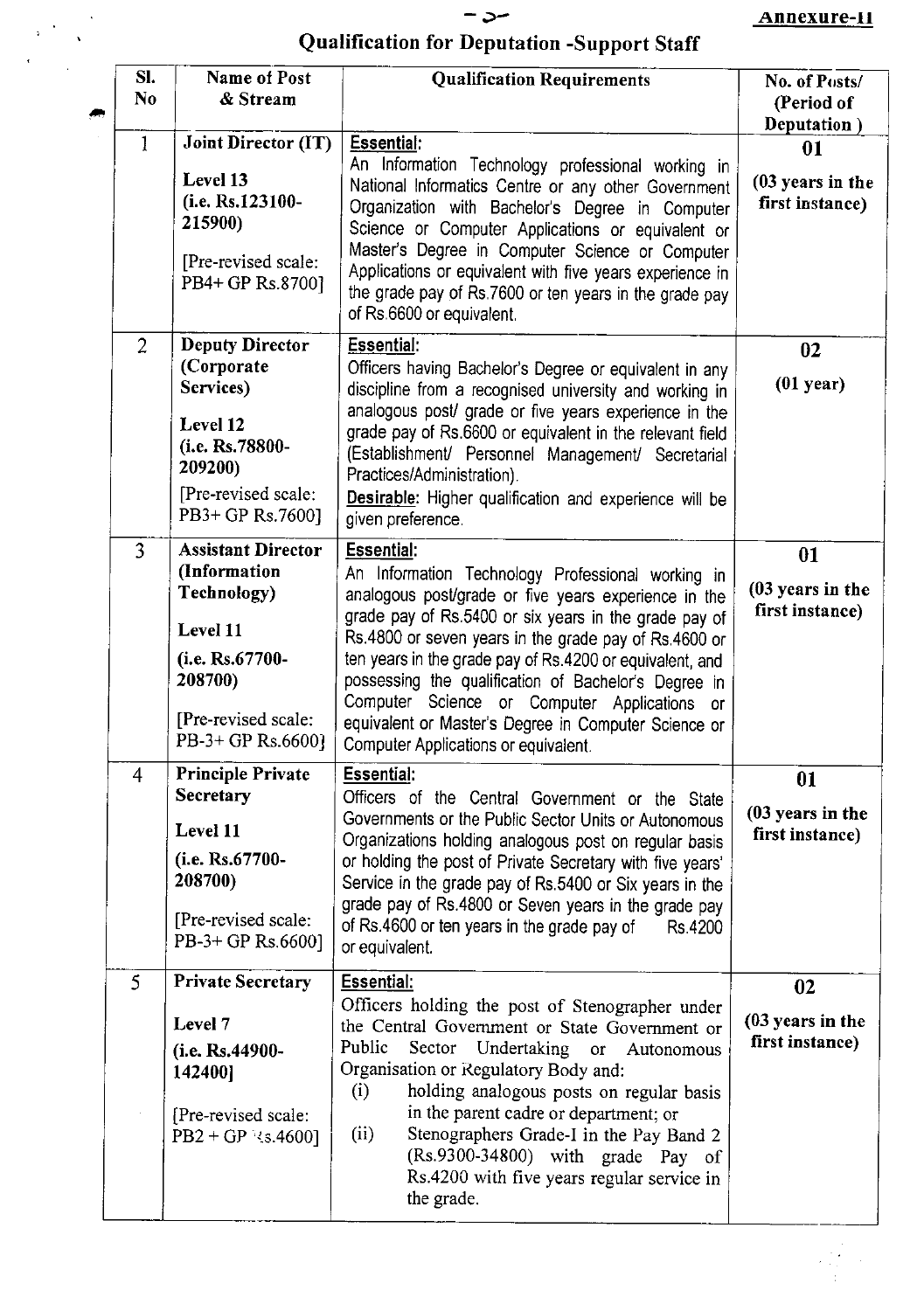#### **ANNEXURE - III**

# FORMAT OF APPLICATION

l,

 $\hat{\mathbf{r}}$ 

 $\hat{\mathbf{v}}$ 

Copy of passport size<br>photograph to<br>be pasted here

| 1.  |                      | Name in Full (IN BLOCK LETTERS)                                                                                              |                    |                       |          |                                                            |    |
|-----|----------------------|------------------------------------------------------------------------------------------------------------------------------|--------------------|-----------------------|----------|------------------------------------------------------------|----|
|     |                      |                                                                                                                              |                    |                       |          |                                                            |    |
| 2.  |                      | Post Applied For (Separate applications<br>are to be sent for different posts)                                               |                    |                       |          |                                                            |    |
| 3.  |                      | Date of Birth (DD/MM/YYYY)                                                                                                   |                    |                       |          |                                                            |    |
| 4.  | Date<br>(DD/MM/YYYY) | of                                                                                                                           | superannuation     |                       |          |                                                            |    |
| 5.  |                      | Service to which you belong                                                                                                  |                    |                       |          |                                                            |    |
| 6.  |                      | Status of your present employer                                                                                              |                    |                       |          |                                                            |    |
|     |                      | (Pl. specify whether Central Govt./State<br>Govt./Autonomous/Statutory Body/ PSU/<br>University/Judicial Institution/others) |                    |                       |          |                                                            |    |
| 7.  |                      | Initial date of appointment in Govt.                                                                                         |                    |                       |          |                                                            |    |
| 8.  | service              | Office address with Telephone No.                                                                                            |                    |                       |          |                                                            |    |
|     |                      |                                                                                                                              |                    |                       |          |                                                            |    |
| 9.  |                      | Residential Address with Telephone No.                                                                                       |                    |                       |          |                                                            |    |
| 10. |                      | Present post held, along with Pay Level<br>and present Basic Pay/ Pay Scale/Pay<br>Band and Grade Pay of the post held       |                    |                       |          |                                                            |    |
| 11. |                      | Educational Qualification (Matric onwards):                                                                                  |                    |                       |          |                                                            |    |
|     | <b>Exam Passed</b>   | Name of<br>University /<br>Institute /<br>Board                                                                              | Year of<br>Passing | Duration of<br>Course | Subjects | Percentage<br>Marks<br>(Mention<br>Distinction, if<br>any) | of |
|     |                      |                                                                                                                              |                    |                       |          |                                                            |    |
|     |                      |                                                                                                                              |                    |                       |          |                                                            |    |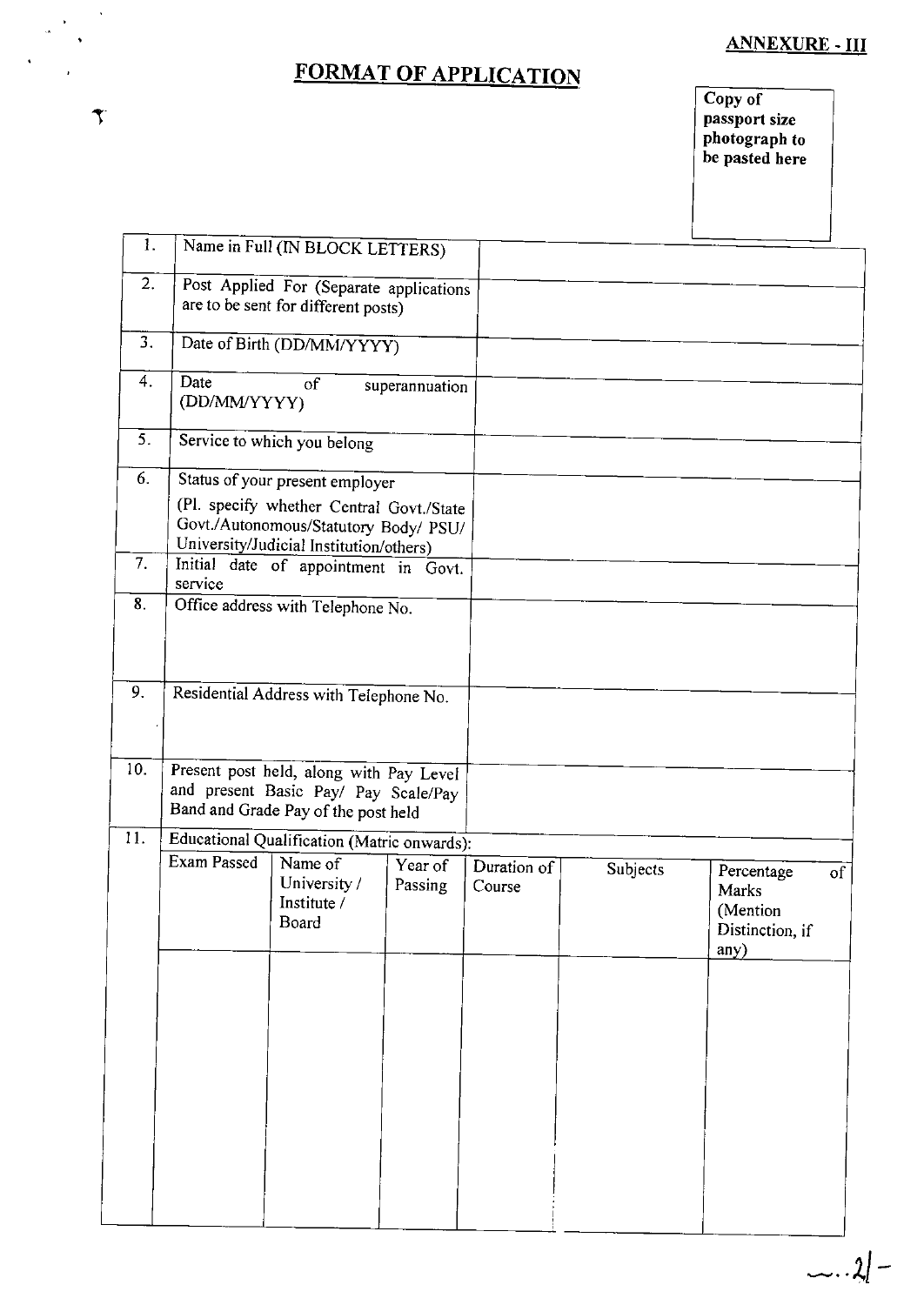| 12.                               | Please state clearly whether in the light of entries made below, you met the requisite Essential  .<br>Educational and other qualifications required for the post are satisfied (If any qualification has been<br>treated as equivalent to the one prescribed in the rule, state the authority for the same)<br>Qualification/Experience possessed by |                            |                   |    |           |                                                                  |                                                                           |                  |    |
|-----------------------------------|-------------------------------------------------------------------------------------------------------------------------------------------------------------------------------------------------------------------------------------------------------------------------------------------------------------------------------------------------------|----------------------------|-------------------|----|-----------|------------------------------------------------------------------|---------------------------------------------------------------------------|------------------|----|
| Qualification/Experience required |                                                                                                                                                                                                                                                                                                                                                       |                            |                   |    |           |                                                                  |                                                                           |                  | Ý  |
| <b>Essential:</b>                 |                                                                                                                                                                                                                                                                                                                                                       |                            |                   |    |           | <b>Essential:</b>                                                |                                                                           |                  |    |
|                                   | A) Qualification                                                                                                                                                                                                                                                                                                                                      |                            |                   |    |           | A) Qualification                                                 |                                                                           |                  |    |
|                                   | B) Experience                                                                                                                                                                                                                                                                                                                                         |                            |                   |    |           | B) Experience                                                    |                                                                           |                  |    |
|                                   |                                                                                                                                                                                                                                                                                                                                                       |                            |                   |    | Desirable |                                                                  |                                                                           |                  |    |
| Desirable                         |                                                                                                                                                                                                                                                                                                                                                       |                            |                   |    |           | A) Qualification                                                 |                                                                           |                  |    |
|                                   | A) Qualification                                                                                                                                                                                                                                                                                                                                      |                            |                   |    |           |                                                                  |                                                                           |                  |    |
|                                   | B) Experience                                                                                                                                                                                                                                                                                                                                         |                            |                   |    |           | B) Experience                                                    |                                                                           |                  |    |
| 13.                               | Details of employment in chorological order) If needed, enclose a separate sheet duly authenticated<br>by your signature in the format given below):                                                                                                                                                                                                  |                            |                   |    |           |                                                                  |                                                                           |                  |    |
|                                   | of<br>Name<br>Office/ Instt./<br>Organisations                                                                                                                                                                                                                                                                                                        | Post Held<br>(Designation) | Period of service |    |           | of <sub>l</sub><br>Nature<br>Appointment<br>(Regular/<br>Ad-hoc/ | Scale of Pay<br>Pay<br>i.e.<br>Pay<br>Level/<br>and<br>Band<br>Grade Pay# | Nature<br>Duties | of |
|                                   |                                                                                                                                                                                                                                                                                                                                                       |                            | From              | To |           | Deputation)                                                      |                                                                           |                  |    |
|                                   |                                                                                                                                                                                                                                                                                                                                                       |                            |                   |    |           |                                                                  |                                                                           |                  |    |
| 14.                               | Details of experience in chronological order, if any, of handling investigation/ 'enforcement'<br>of any economic/regulatory law dealing with regulation/investigation and experience in<br>Competition Law/Matters (Mention the name of the Economic Laws etc. & specify number<br>of years of such experience):                                     |                            |                   |    |           |                                                                  |                                                                           |                  |    |
| 15.                               | i.e.<br>employment<br>of<br>present<br>Nature<br>Permanent / Ad-hoc / Temporary)                                                                                                                                                                                                                                                                      |                            |                   |    |           |                                                                  |                                                                           |                  |    |
| 16.                               | In case the present employment is held on<br>deputation, please state:                                                                                                                                                                                                                                                                                |                            |                   |    |           |                                                                  |                                                                           |                  |    |
|                                   | a) The date of initial appointment.                                                                                                                                                                                                                                                                                                                   |                            |                   |    |           |                                                                  |                                                                           |                  |    |
|                                   | b) Period of appointment with address                                                                                                                                                                                                                                                                                                                 |                            |                   |    |           |                                                                  |                                                                           |                  |    |
|                                   | c) Name of the parent office /organisation.                                                                                                                                                                                                                                                                                                           |                            |                   |    |           |                                                                  |                                                                           |                  |    |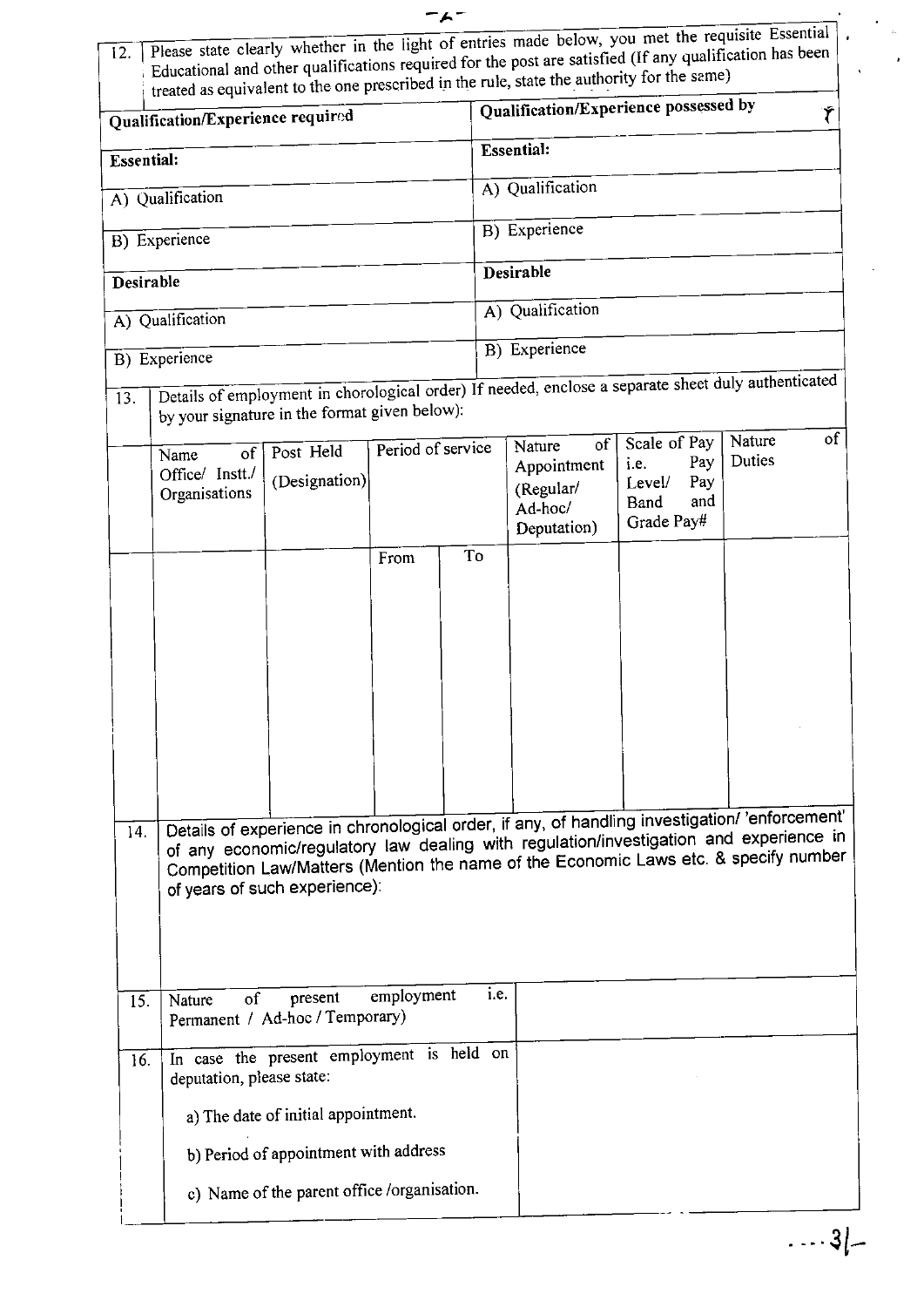# (Certificate to be furnished by the Employer/Head of office/ Forwarding authority)

-4-

- $\tau$  Certified that the information/details provided in the above application by the applicant are true and correct as per the facts available on records. He/she possesses educational qualifications and experience mentioned in vacancy circular. If selected, he/she will be relieved immediately.
	- 2. It is also certified:-
	- (i) That there is no vigilance / disciplinary case or criminal case pending or contemplated  $against Shri / Smt. /Ms.$
	- (ii) That his / her integrity is certified
	- (iii) That his  $\ell$  her CR  $\ell$  APAR dossier in original is enclosed  $\ell$  photocopies of the ACRs/APAR for the last five years duly attested by an officer of the rank of Under Secretary to the Govt. of India or above, are enclosed.
	- ( $\text{iv}$ ) That no major / minor penalty has been imposed on  $\lim_{k \to \infty} t$  for during the last ten vears years  $or$  A list of major / minor penalties imposed on  $m_n$  her during the last ten years is enclosed (as the case may be).
	- (v) That the cadre controlling authority has no objection to the consideration of the applicant for the post mentioned in this advertisement.

Signature and the state of the state of the state of the state of the state of the state of the state of the state of the state of the state of the state of the state of the state of the state of the state of the state of

Name and Designation

Tel. No.

Office Seal

Place:

Date:

List of enclosures:

- 1.
- 2.
- 3.
- 4.
- 5.